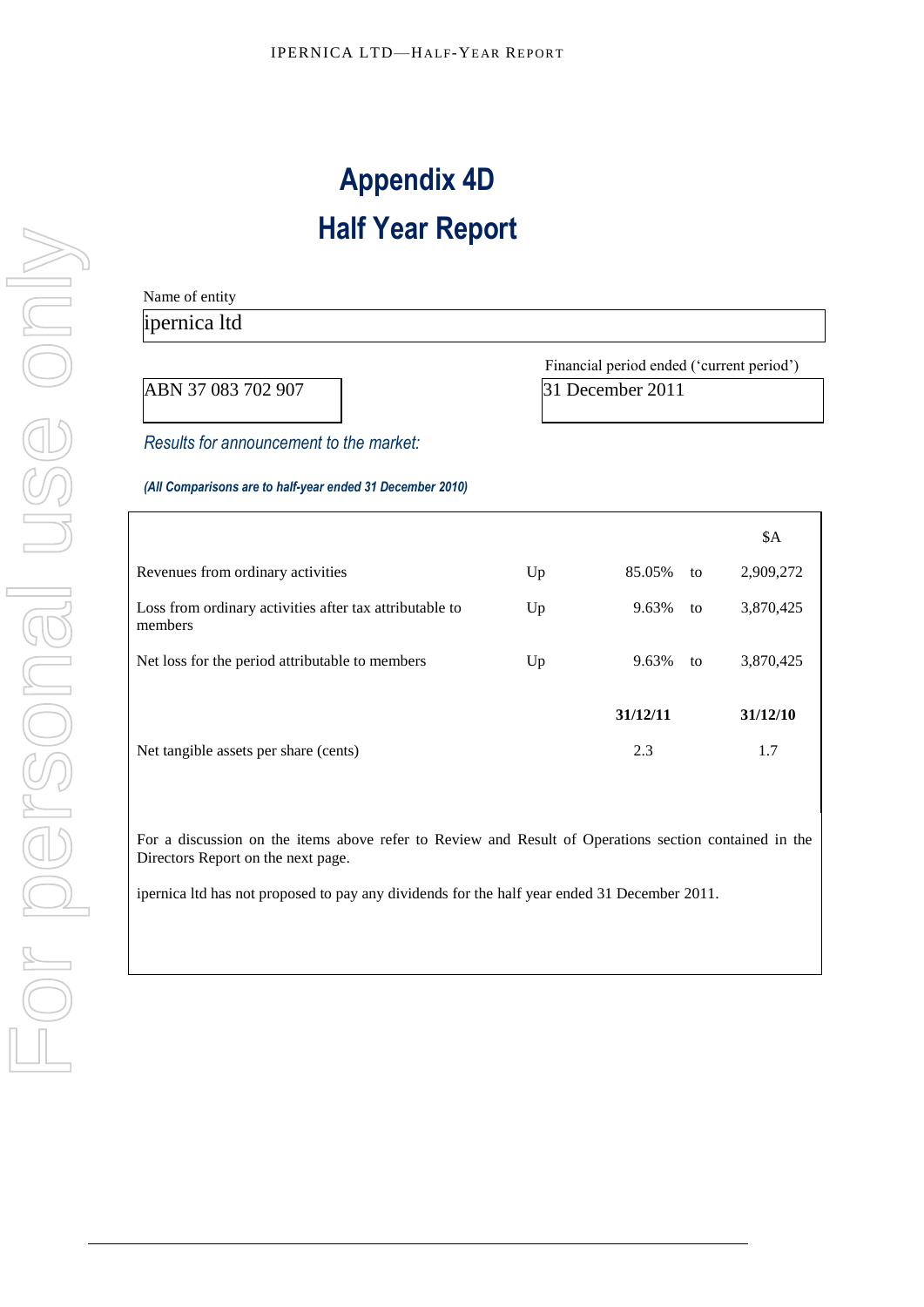# **Directors' Report**

Your directors submit their financial statements for the half-year ended 31 December 2011.

### **DIRECTORS**

The names of the Company's directors in office during the half-year and until the date of this report are as below. Directors were in office for this entire period unless otherwise stated.

Ross Norgard, FCA. (Non-executive Chairman) Graham Griffiths, B Bus FAICD (Managing Director – Resigned 1 November 2011) Simon Crowther (Managing Director – Appointed 1 November 2011) Karl-Christian Agerup, MSM, MBEC (Non-executive Director) Robert Newman (Non-executive Director) Bradley John Rosser (Non-executive Director – Resigned 12 August 2011)

During the period, Graham Griffiths resigned as Managing Director after 11.5 years of service. Simon Crowther, formerly nearmap.com CEO, was appointed the new Group Managing Director.

#### **REVIEW AND RESULTS OF OPERATIONS**

The consolidated entity reported revenue from ongoing operations of \$2,909,272, an 85% increase compared to the same period the previous year. This largely reflected annual subscription revenues earned by nearmap.com.

Highlights for the half included:

#### nearmap.com

- \$3.57 million in customer receipts, being a 110% increase on the same period last year
- \$2.25 million in total customer sales, up 23% on the same period last year
- 90% customer renewal rate
- New subscription customers across local, state and federal government and commercial sectors
- Launched its first e-commerce site targeting the education sector and appointed its first reseller, Omnilink Pty Ltd, an Australian company specialising in data management and location based information
- Signed a reseller agreement with Digital Mapping Solutions (DMS) a leading supplier of Geographic Information Systems (GIS) to Local Government Agencies throughout Australia
- Surpassed \$10 million cumulative sales since the launch of the site two years ago
- Appointed two new key executives Paul Cousins as VP of Sales and Wilfried Schaffner as VP of Engineering – to enhance the company's management capabilities following the re-aligned strategic direction of the business
- Capture of North-West of Western Australia economic hotspots including Karratha, Port Hedland, Burrup Peninsula, Onslow and Barrow Island, and the acquisition of Woodside Petroleum and Rio Tinto as new customers. Following the success of this capture the company is looking to capture this area quarterly.

ipernica's intellectual property ("IP") licensing business also made substantive progress:

Business associates, the Financial Systems Technology group ("FST") launched two new actions in the United States against Microsoft Corporation and IBM Corporation (and another party in each case) for alleged patent infringement.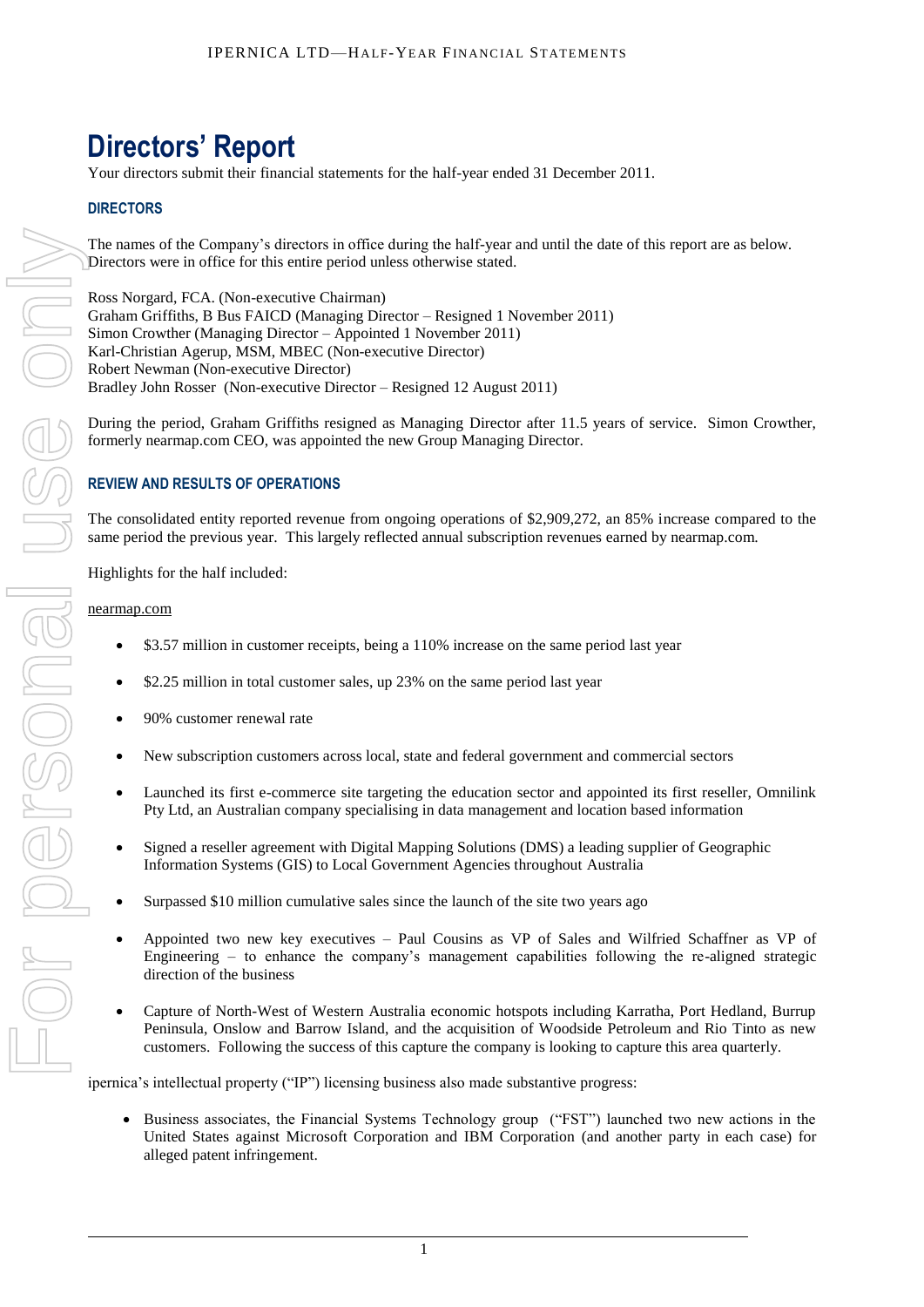## **Directors' Report**

Several other programs continued in development.

For the ipernica group, net loss after tax for the half-year to 31 December 2011 was \$3,870,425 as compared to a net loss of \$3,530,427 for the same period the previous year.

The closing cash balance as at 31 December 2011 was \$7,488,502.

### **AUDITOR'S INDEPENDENCE DECLARATION**

BDO, our auditors, have provided a written independence declaration as required under section 307C of the Corporations Act 2001 to the Directors in relation to their review of the Financial Statements for the half year ended 31 December 2011. This independence declaration can be found at page 3.

Signed in accordance with a resolution of the directors.

Simon Crowther Managing Director<br>Perth, 28 February 2012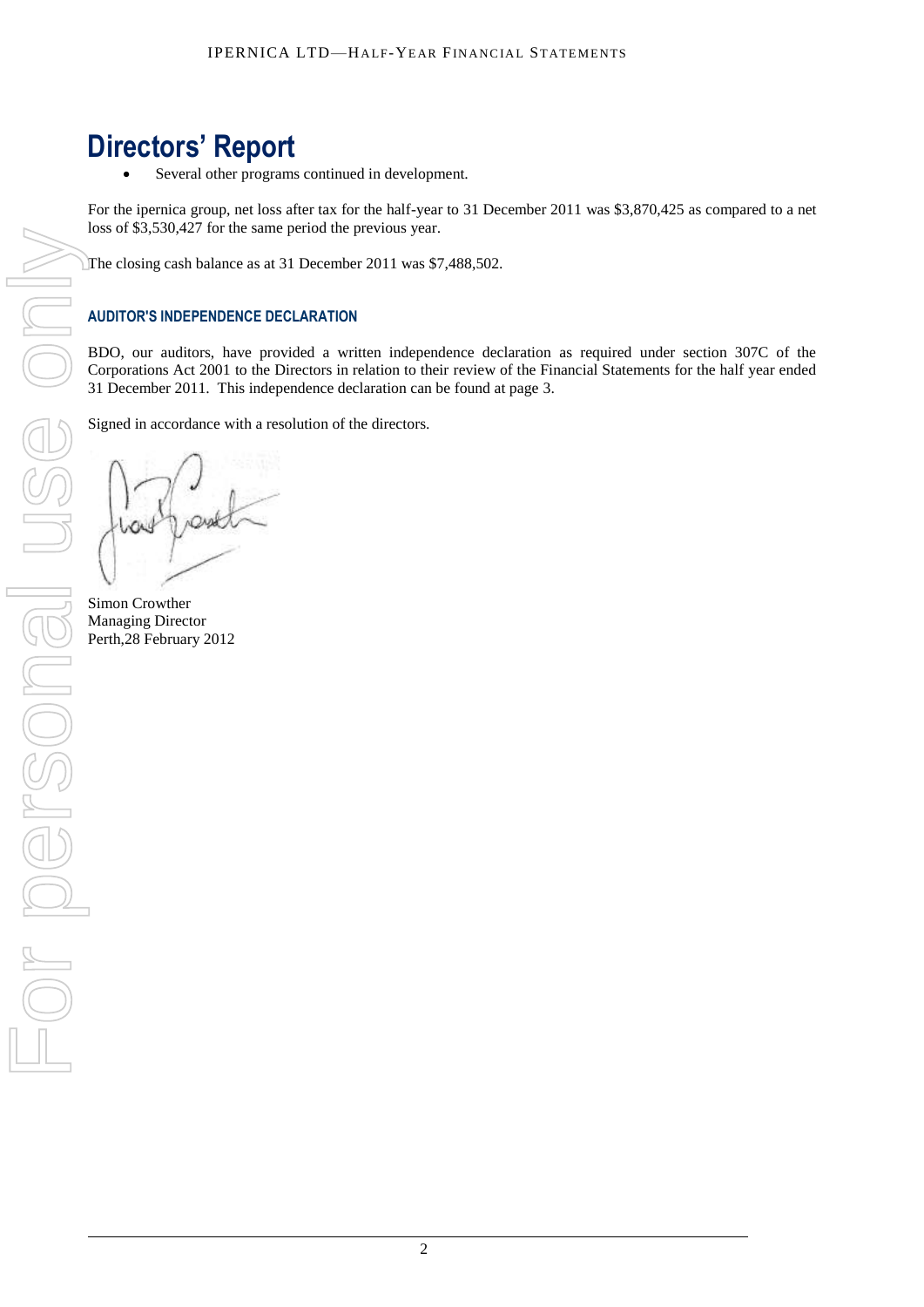

Tel: +8 6382 4600 Fax: +8 6382 4601 **www.bdo.com.au**  38 Station Street Subiaco, WA 6008 PO Box 700 West Perth WA 6872 Australia

28 February 2012

Ipernica Ltd The Board of Directors 16 Ord Street WEST PERTH WA 6005

Dear Sirs,

### **DECLARATION OF INDEPENDENCE BY BRAD MCVEIGH TO THE DIRECTORS OF IPERNICA LIMITED**

As lead auditor for the review of Ipernica Limited for the half-year ended 31 December 2011, I declare that to the best of my knowledge and belief, there have been:

- no contraventions of the auditor independence requirements of the *Corporations Act 2001* in relation to the review; and
- no contraventions of any applicable code of professional conduct in relation to the review.

This declaration is in respect of Ipernica Limited and the entities it controlled during the period.

 $\mathcal{B}$ m $\mathfrak{l}_{\gamma}$ /

**Brad McVeigh**  Director

**BDO Audit (WA) Pty Ltd** Perth, Western Australia

BDO Audit (WA) Pty Ltd ABN 79 112 284 787 is a member of a national association of independent entities which are all members of BDO (Australia) Ltd ABN 77 050<br>110 275, an Australian company limited by guarantee. BDO Audit by guarantee, and form part of the international BDO network of independent member firms. Liability limited by a scheme approved under Professional Standards Legislation (other than for the acts or omissions of financial services licensees) in each State or Territory other than Tasmania.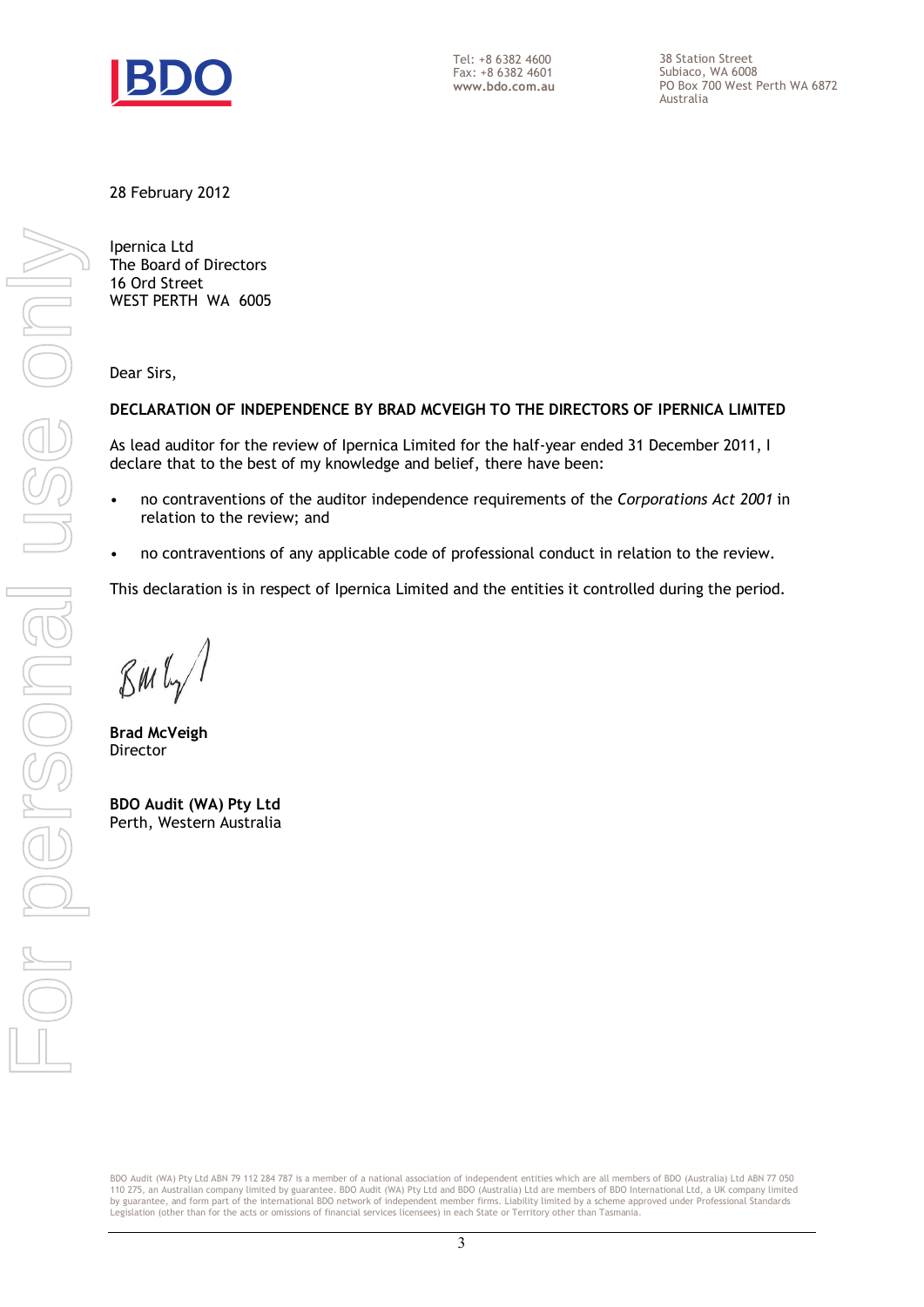# **Consolidated statement of comprehensive income**

| FOR THE HALF-YEAR ENDED 31 DECEMBER 2011                                                  | <b>Notes</b> | <b>CONSOLIDATED</b>     | <b>HALF-YEAR</b>       |
|-------------------------------------------------------------------------------------------|--------------|-------------------------|------------------------|
|                                                                                           |              | 2011<br>\$              | 2010<br>S              |
|                                                                                           |              |                         |                        |
| Revenue from continuing operations                                                        | 2            | 2,909,272               | 1,572,151              |
| Other income                                                                              | 3            | 52,904                  | 477,140                |
| Capture costs                                                                             |              | (453,207)               | (385, 225)             |
| Cost of goods sold                                                                        |              |                         | (44, 100)              |
| Depreciation and amortisation expense                                                     |              | (1,031,228)             | (949, 098)             |
| Employee benefits expenses                                                                |              | (3,094,209)             | (2,772,950)            |
| Foreign Currency Loss                                                                     |              | (169, 787)              |                        |
| Impairment of Investments/intangibles<br>Insurance                                        |              | (361, 680)              | (191, 810)             |
| Legal fees                                                                                |              | (100, 677)<br>(79, 487) | (76, 458)<br>(105,711) |
| Litigation costs                                                                          |              | (76,091)                | (69, 342)              |
| Office Lease and associated costs                                                         |              | (405, 134)              | (351, 825)             |
| Research and development costs                                                            |              | (86,308)                | (41, 043)              |
| Other consultancy                                                                         |              | (163,320)               | (23,069)               |
| Other expenses                                                                            |              | (367, 384)              | (233, 603)             |
| Other operating expenses (Serving costs)                                                  |              | (307, 974)              | (276, 235)             |
| Travel                                                                                    |              | (129, 566)              | (79, 330)              |
| Finance costs                                                                             |              | (2, 864)                | (9,986)                |
| Loss before income tax                                                                    |              | (3,866,740)             | (3,560,494)            |
| Income tax benefit/ (expense)                                                             |              | (3,685)                 | 30,067                 |
| Loss for the half-year after income tax                                                   |              | (3,870,425)             | (3,530,427)            |
| LOSS AFTER INCOME TAX AND TOTAL COMPREHENSIVE<br>INCOME FOR THE HALF-YEAR ATTRIBUTABLE TO |              |                         |                        |
| <b>MEMBERS OF PARENT</b>                                                                  |              | (3,870,425)             | (3,530,427)            |
|                                                                                           |              |                         |                        |
| Basic earnings / (loss) per share for half-year (cents per                                |              |                         |                        |
| share)                                                                                    |              | (1.20)                  | (1.09)                 |

The above consolidated statement of comprehensive income should be read in conjunction with the accompanying notes.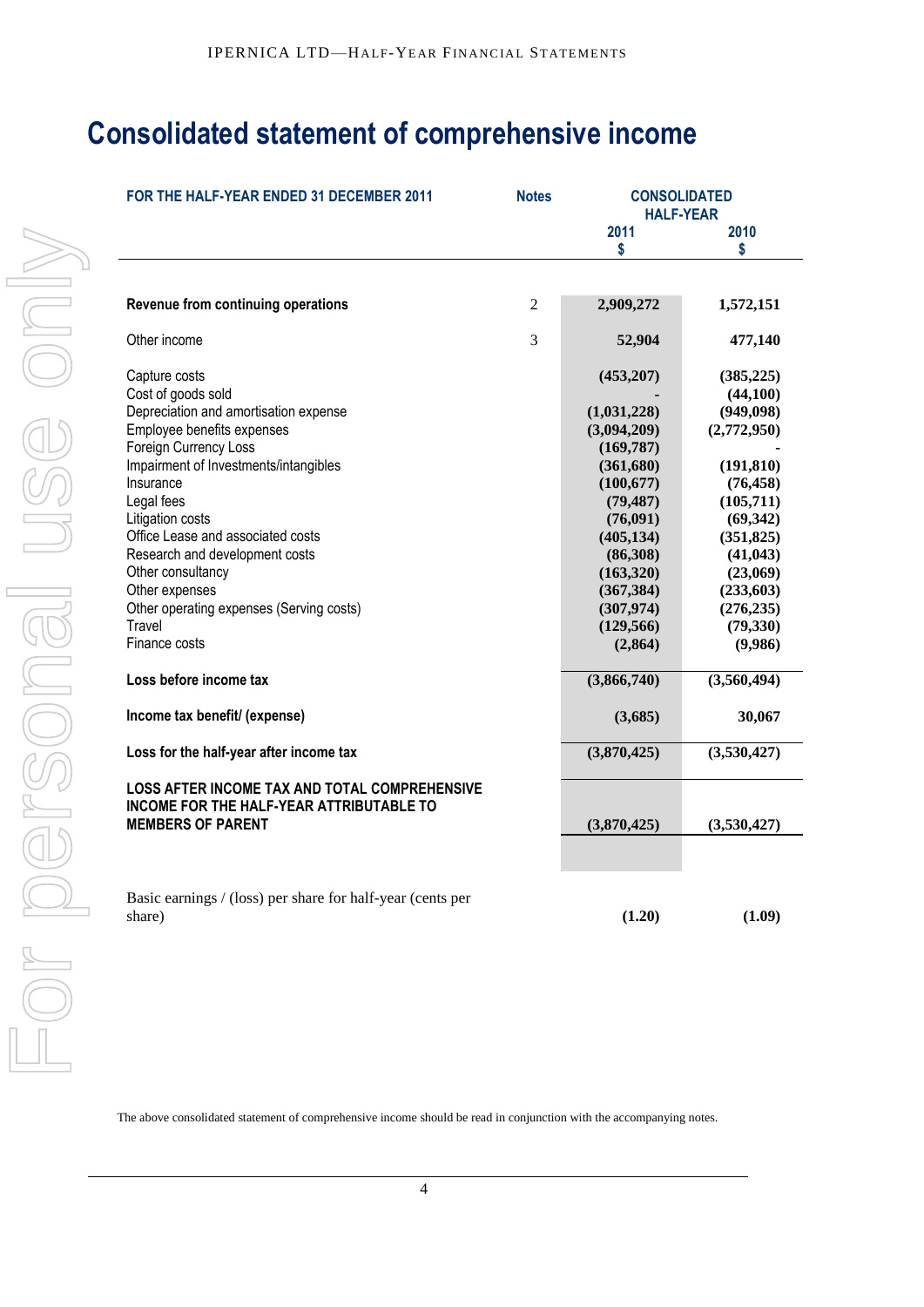## **Consolidated statement of financial position**

| AS AT 31 DECEMBER 2011                                    | <b>Notes</b>   | <b>CONSOLIDATED</b><br><b>HALF-YEAR</b>          |                                       |  |
|-----------------------------------------------------------|----------------|--------------------------------------------------|---------------------------------------|--|
|                                                           |                | <b>AS AT</b><br><b>31 December</b><br>2011<br>\$ | <b>AS AT</b><br>30 June<br>2011<br>\$ |  |
| <b>ASSETS</b>                                             |                |                                                  |                                       |  |
| <b>Current Assets</b>                                     |                |                                                  |                                       |  |
| Cash and cash equivalents                                 |                | 7,488,502                                        | 11,131,679                            |  |
| Trade and other receivables                               | 5              | 3,329,358                                        | 9,516,320                             |  |
| <b>Total Current Assets</b>                               |                | 10,817,860                                       | 20,647,999                            |  |
| <b>Non-current Assets</b>                                 |                |                                                  |                                       |  |
| Receivables                                               |                | 58,300                                           | 37,887                                |  |
| Available for sale financial assets                       |                | 191,810                                          | 191,810                               |  |
| Plant and equipment<br>Intangible assets and goodwill     |                | 2,202,750                                        | 2,485,075                             |  |
| Licensing program costs                                   |                | 8,393,708<br>2,389,505                           | 8,610,587<br>1,706,126                |  |
| <b>Total Non-current Assets</b>                           |                | 13,236,073                                       | 13,031,485                            |  |
| <b>TOTAL ASSETS</b>                                       |                | 24,053,933                                       | 33,679,484                            |  |
| <b>LIABILITIES</b>                                        |                |                                                  |                                       |  |
| <b>Current Liabilities</b>                                |                |                                                  |                                       |  |
| Trade and other payables                                  | 6              | 2,185,854                                        | 7,301,681                             |  |
| <b>Unearned Income</b>                                    |                | 3,530,596                                        | 3,788,164                             |  |
| Provisions                                                |                |                                                  | 158,777                               |  |
| <b>Borrowings</b>                                         |                | 14,943                                           | 100,959                               |  |
| Current tax liability<br><b>Total Current Liabilities</b> |                | 3,692                                            | 125,185                               |  |
|                                                           |                | 5,735,085                                        | 11,474,766                            |  |
| <b>Non-current Liabilities</b>                            |                |                                                  |                                       |  |
| Provisions                                                |                | 78,041                                           | 62,963                                |  |
| <b>Borrowings</b>                                         |                |                                                  |                                       |  |
| <b>Total Non-current Liabilities</b>                      |                | 78,041                                           | 62,963                                |  |
| <b>TOTAL LIABILITIES</b>                                  |                | 5,813,126                                        | 11,537,729                            |  |
| <b>NET ASSETS</b>                                         |                | 18,240,807                                       | 22, 141, 755                          |  |
| <b>EQUITY</b>                                             |                |                                                  |                                       |  |
| Contributed equity                                        |                | 26,610,948                                       | 26,610,948                            |  |
| Reserves                                                  | $\overline{4}$ | 3,882,119                                        | 3,912,642                             |  |
| <b>Accumulated losses</b>                                 |                | (12, 252, 260)                                   | (8,381,835)                           |  |
| <b>TOTAL EQUITY</b>                                       |                | 18,240,807                                       | 22, 141, 755                          |  |

The above consolidated statement of financial position should be read in conjunction with the accompanying notes.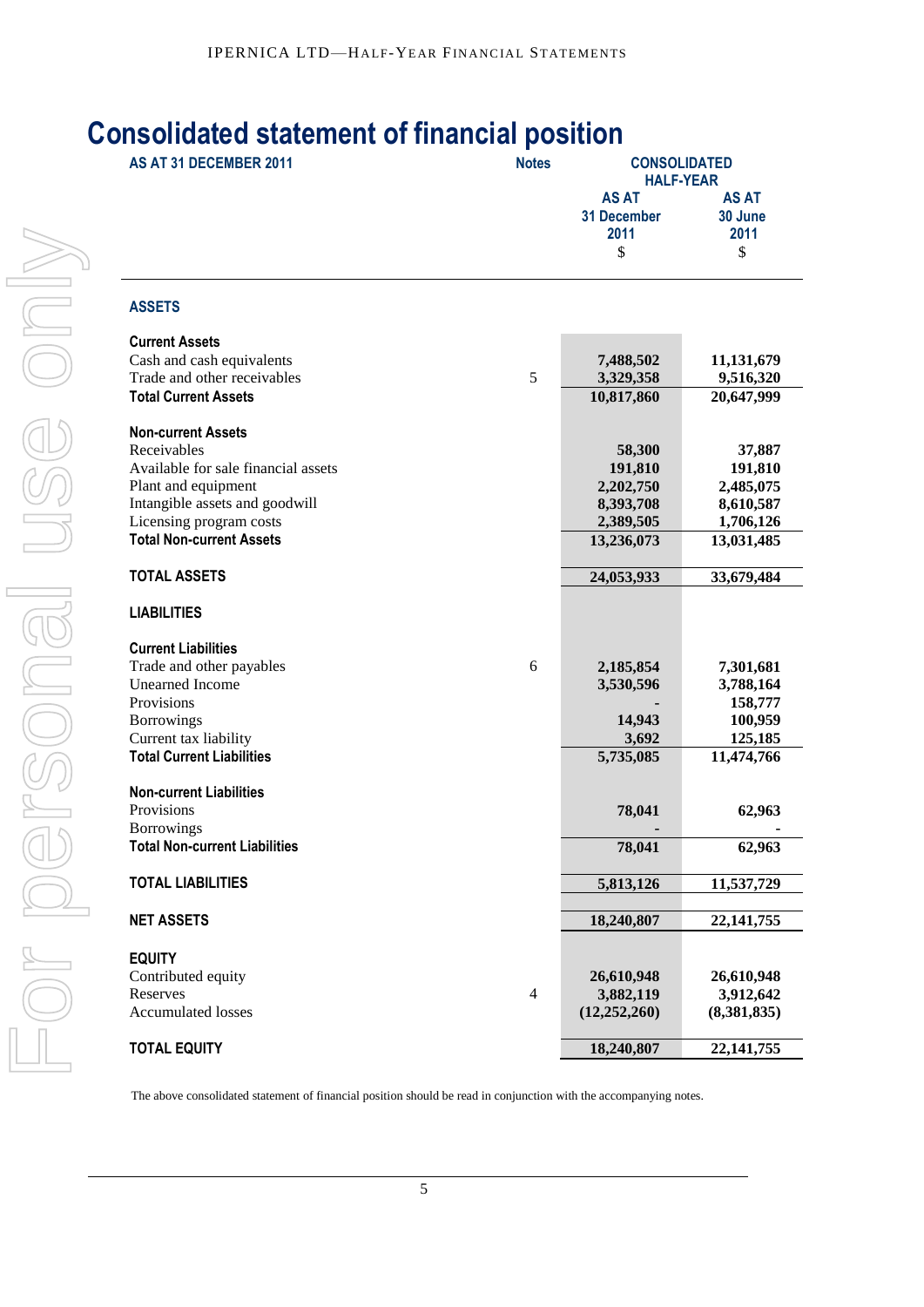## **Consolidated statement of cash flows**

| FOR THE HALF-YEAR ENDED 31 DECEMBER 2011         |              | <b>CONSOLIDATED</b><br><b>HALF-YEAR</b> |  |  |  |
|--------------------------------------------------|--------------|-----------------------------------------|--|--|--|
|                                                  | 2011         | 2010                                    |  |  |  |
|                                                  | \$           | \$                                      |  |  |  |
| Cash flows from operating activities             |              |                                         |  |  |  |
| Receipts from customers                          | 9,731,146    | 1,701,647                               |  |  |  |
| Payments to suppliers and employees              | (10,976,717) | (4,376,791)                             |  |  |  |
| Interest received                                | 268,848      | 242,934                                 |  |  |  |
| Interest paid                                    | (2,898)      | (9,986)                                 |  |  |  |
| Income taxes refunded/ (paid)                    | (125, 185)   | 30,067                                  |  |  |  |
| Net cash flows used in operating activities      | (1,104,806)  | (2, 412, 129)                           |  |  |  |
| Cash flows from investing activities             |              |                                         |  |  |  |
| Purchase of plant and equipment                  | (287, 383)   | (296, 450)                              |  |  |  |
| Payments for intangible assets                   | (472, 504)   | (166, 534)                              |  |  |  |
| Purchase of equity investments                   | (5,000)      |                                         |  |  |  |
| Proceeds from sale of plant and equipment        | 2,727        |                                         |  |  |  |
| Payments to Administrator of QPSX Europe         | (1,693,246)  |                                         |  |  |  |
| Net cash flows used in investing activities      | (2,455,406)  | (462,984)                               |  |  |  |
| Cash flows from financing activities             |              |                                         |  |  |  |
| Repayment of borrowings                          | (86, 016)    | (78, 894)                               |  |  |  |
| Loan to external party                           |              | (3,262)                                 |  |  |  |
|                                                  |              |                                         |  |  |  |
| Net cash flows used in financing activities      | (86, 016)    | (82, 156)                               |  |  |  |
| Net decrease in cash and cash equivalents        | (3,646,228)  | (2,957,269)                             |  |  |  |
| Net foreign exchange difference                  | 3,051        | (1,544)                                 |  |  |  |
| Cash and cash equivalents at beginning of period | 11,131,679   | 10,462,743                              |  |  |  |
| Cash and cash equivalents at end of period       | 7,488,502    | 7,503,930                               |  |  |  |

The above consolidated statement of cash flows should be read in conjunction with the accompanying notes.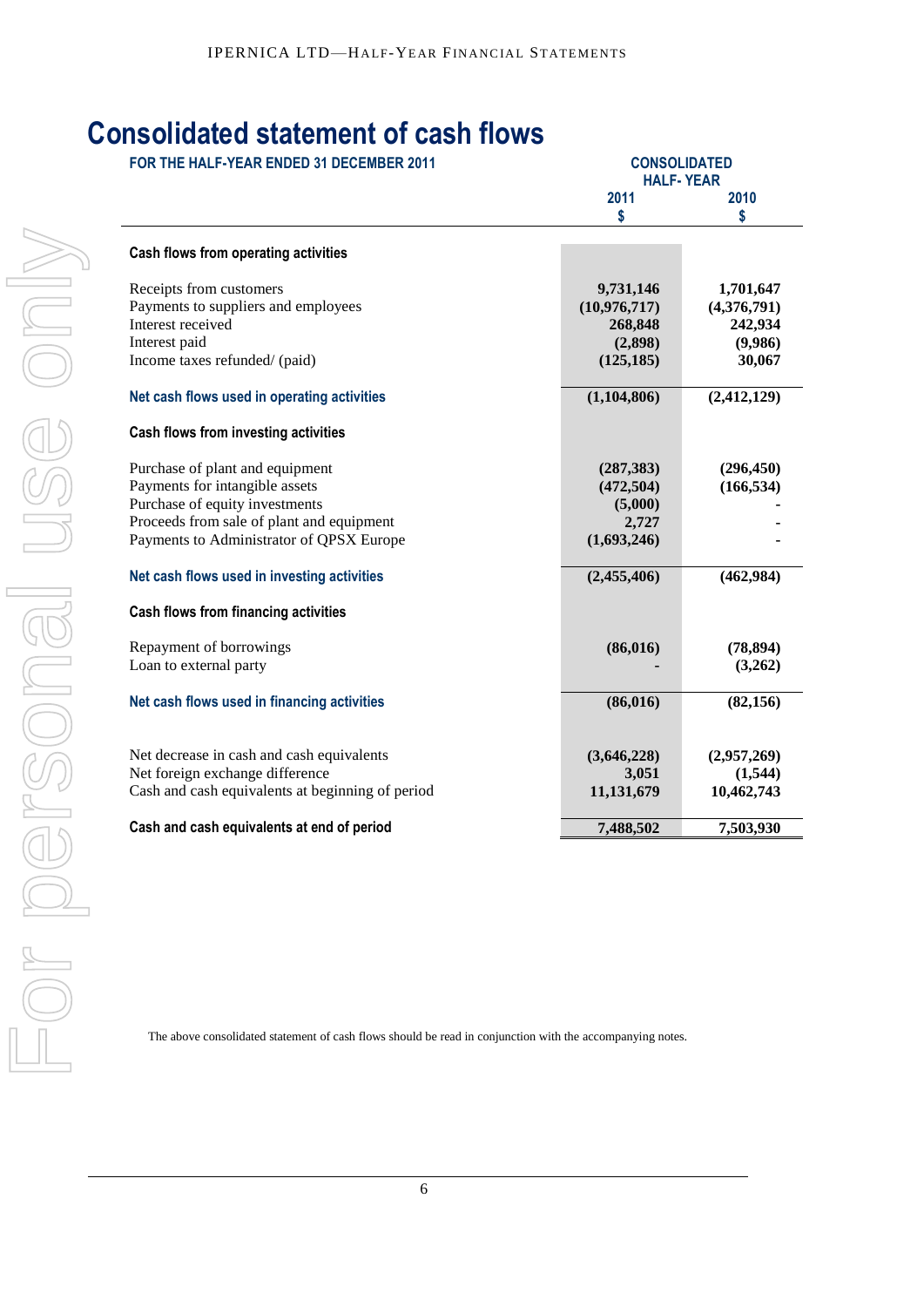# **Consolidated statement of changes in equity**

### **FOR THE HALF-YEAR ENDED 31 DECEMBER 2011**

| <b>CONSOLIDATED</b>                                      | Contributed<br>Equity<br>\$ | Accumulated<br>Losses<br>\$ | <b>Share Based</b><br><b>Payment Reserve</b><br>S | Total<br>Equity<br>\$ |
|----------------------------------------------------------|-----------------------------|-----------------------------|---------------------------------------------------|-----------------------|
| At 1 July 2011                                           | 26,610,948                  | (8,381,835)                 | 3,912,642                                         | 22, 141, 755          |
| Loss for the period<br>Other comprehensive income        |                             | (3,870,425)                 |                                                   | (3,870,425)           |
| Total comprehensive income                               | -                           | (3,870,425)                 |                                                   | (3,870,425)           |
| Transactions with owners in their capacity as<br>owners: |                             |                             |                                                   |                       |
| Cost of share-based payments to employees                |                             |                             | (30, 523)                                         | (30,523)              |
| At 31 December 2011                                      | 26,610,948                  | (12, 252, 260)              | 3,882,119                                         | 18,240,807            |

### **FOR THE HALF-YEAR ENDED 31 DECEMBER 2010**

| CONSOLIDATED                                                                                          | Contributed<br>Equity<br>\$ | Accumulated<br>Losses<br>\$ | <b>Share Based</b><br>Payment Reserve<br>S  | Total<br>Equity<br>\$      |
|-------------------------------------------------------------------------------------------------------|-----------------------------|-----------------------------|---------------------------------------------|----------------------------|
| At 1 July 2011                                                                                        | 26,610,948                  | (8,381,835)                 | 3,912,642                                   | 22, 141, 755               |
| Loss for the period<br>Other comprehensive income<br>Total comprehensive income                       |                             | (3,870,425)<br>(3,870,425)  |                                             | (3,870,425)<br>(3,870,425) |
| Transactions with owners in their capacity as<br>owners:<br>Cost of share-based payments to employees |                             |                             | (30,523)                                    | (30,523)                   |
| At 31 December 2011                                                                                   | 26,610,948                  | (12, 252, 260)              | 3,882,119                                   | 18,240,807                 |
| FOR THE HALF-YEAR ENDED 31 DECEMBER 2010                                                              |                             |                             |                                             |                            |
| CONSOLIDATED                                                                                          | Contributed<br>Equity<br>\$ | Accumulated<br>Losses<br>\$ | <b>Share Based</b><br>Payment Reserve<br>\$ | Total<br>Equity<br>\$      |
| At 1 July 2010                                                                                        | 26,610,948                  | (9,986,407)                 | 3,136,962                                   | 19,761,503                 |
| Loss for the period                                                                                   |                             | (3,530,427)                 |                                             | (3,530,427)                |
| Other comprehensive income<br>Total comprehensive income                                              |                             | (3,530,427)                 | $\overline{a}$                              | (3,530,427)                |
| Transactions with owners in their capacity as<br>owners:                                              |                             |                             |                                             |                            |
| Cost of share-based payments to employees                                                             |                             |                             | 487,235                                     | 487,235                    |
| At 31 December 2010                                                                                   | 26,610,948                  | (13,516,834)                | 3,624,197                                   | 16,718,311                 |

The above consolidated statement of changes in equity should be read in conjunction with the accompanying notes.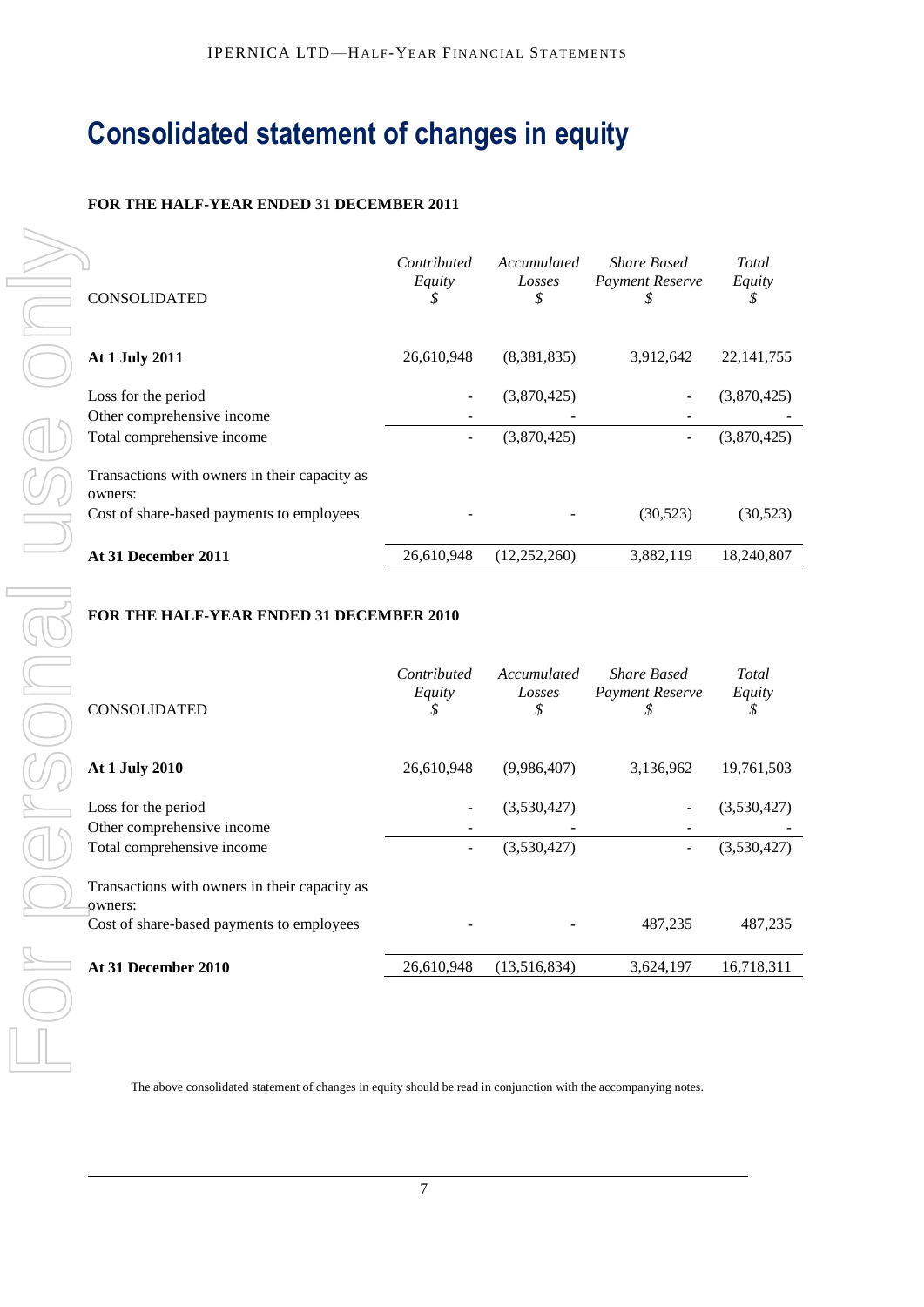# **Notes to the Half-Year Financial Statements**

FOR THE HALF-YEAR ENDED 31 DECEMBER 2011

### **1. BASIS OF PREPARATION OF THE HALF-YEAR FINANCIAL STATEMENTS**

This general purpose financial report for the interim half-year reporting period ended 31 December 2011 has been prepared in accordance with Accounting Standard AASB 134 Interim Financial Reporting and the Corporation Act 2001.

This interim financial report does not include all the notes of the type normally included in an annual financial report. Accordingly, this report is to be read in conjunction with the annual financial report for the year ended 30 June 2011 and any public announcements made by ipernica ltd during the interim reporting period in accordance with the continuous disclosure requirements of the Corporations Act 2001.

The accounting policies adopted are consistent with those of the previous financial year and corresponding interim reporting period.

### **2. REVENUE FROM CONTINUING OPERATIONS**

|  | prepared in accordance with Accounting Standard AASB 134 Interim Financial Reporting an<br>2001.                                                                                                                                                                                                                                                                     |                     |           |
|--|----------------------------------------------------------------------------------------------------------------------------------------------------------------------------------------------------------------------------------------------------------------------------------------------------------------------------------------------------------------------|---------------------|-----------|
|  | This interim financial report does not include all the notes of the type normally included<br>report. Accordingly, this report is to be read in conjunction with the annual financial report<br>June 2011 and any public announcements made by ipernica ltd during the interim reportin<br>with the continuous disclosure requirements of the Corporations Act 2001. |                     |           |
|  | The accounting policies adopted are consistent with those of the previous financial year and<br>reporting period.                                                                                                                                                                                                                                                    |                     |           |
|  | 2. REVENUE FROM CONTINUING OPERATIONS                                                                                                                                                                                                                                                                                                                                |                     |           |
|  |                                                                                                                                                                                                                                                                                                                                                                      | 2011                | 2010      |
|  |                                                                                                                                                                                                                                                                                                                                                                      | S                   | S         |
|  | Sale of patents                                                                                                                                                                                                                                                                                                                                                      |                     |           |
|  | Other revenue                                                                                                                                                                                                                                                                                                                                                        | 73,703<br>2,591,322 | 1,340,781 |
|  | <b>Interest Income</b>                                                                                                                                                                                                                                                                                                                                               | 244,247             | 231,370   |
|  |                                                                                                                                                                                                                                                                                                                                                                      | 2,909,272           | 1,572,151 |
|  |                                                                                                                                                                                                                                                                                                                                                                      |                     |           |
|  | 3. OTHER INCOME                                                                                                                                                                                                                                                                                                                                                      |                     |           |
|  |                                                                                                                                                                                                                                                                                                                                                                      | 2011                | 2010      |
|  |                                                                                                                                                                                                                                                                                                                                                                      | S                   | \$        |
|  | Write back of provision                                                                                                                                                                                                                                                                                                                                              | 20,412              | 402,613   |
|  | Other income                                                                                                                                                                                                                                                                                                                                                         | 32,492              | 74,527    |
|  |                                                                                                                                                                                                                                                                                                                                                                      | 52,904              | 477,140   |
|  |                                                                                                                                                                                                                                                                                                                                                                      |                     |           |
|  | 4. RESERVES                                                                                                                                                                                                                                                                                                                                                          |                     |           |
|  |                                                                                                                                                                                                                                                                                                                                                                      |                     |           |
|  | <b>Share Based Payments Reserve</b>                                                                                                                                                                                                                                                                                                                                  | 2011                | 2010      |
|  |                                                                                                                                                                                                                                                                                                                                                                      | S                   | \$        |
|  | Movement during the half year:                                                                                                                                                                                                                                                                                                                                       |                     |           |
|  | Cost of share-based payments to employees                                                                                                                                                                                                                                                                                                                            | (30, 523)           | 487,235   |
|  |                                                                                                                                                                                                                                                                                                                                                                      | (30, 523)           | 487,235   |
|  | No employee options were issued for the half year to 31 December 2011 and cancellatio<br>during the half year has resulted in a negative cost of share based payments to employees.                                                                                                                                                                                  |                     |           |
|  |                                                                                                                                                                                                                                                                                                                                                                      |                     |           |
|  |                                                                                                                                                                                                                                                                                                                                                                      |                     |           |
|  |                                                                                                                                                                                                                                                                                                                                                                      |                     |           |
|  |                                                                                                                                                                                                                                                                                                                                                                      |                     |           |
|  |                                                                                                                                                                                                                                                                                                                                                                      |                     |           |
|  |                                                                                                                                                                                                                                                                                                                                                                      |                     |           |
|  |                                                                                                                                                                                                                                                                                                                                                                      |                     |           |

No employee options were issued for the half year to 31 December 2011 and cancellation of employee options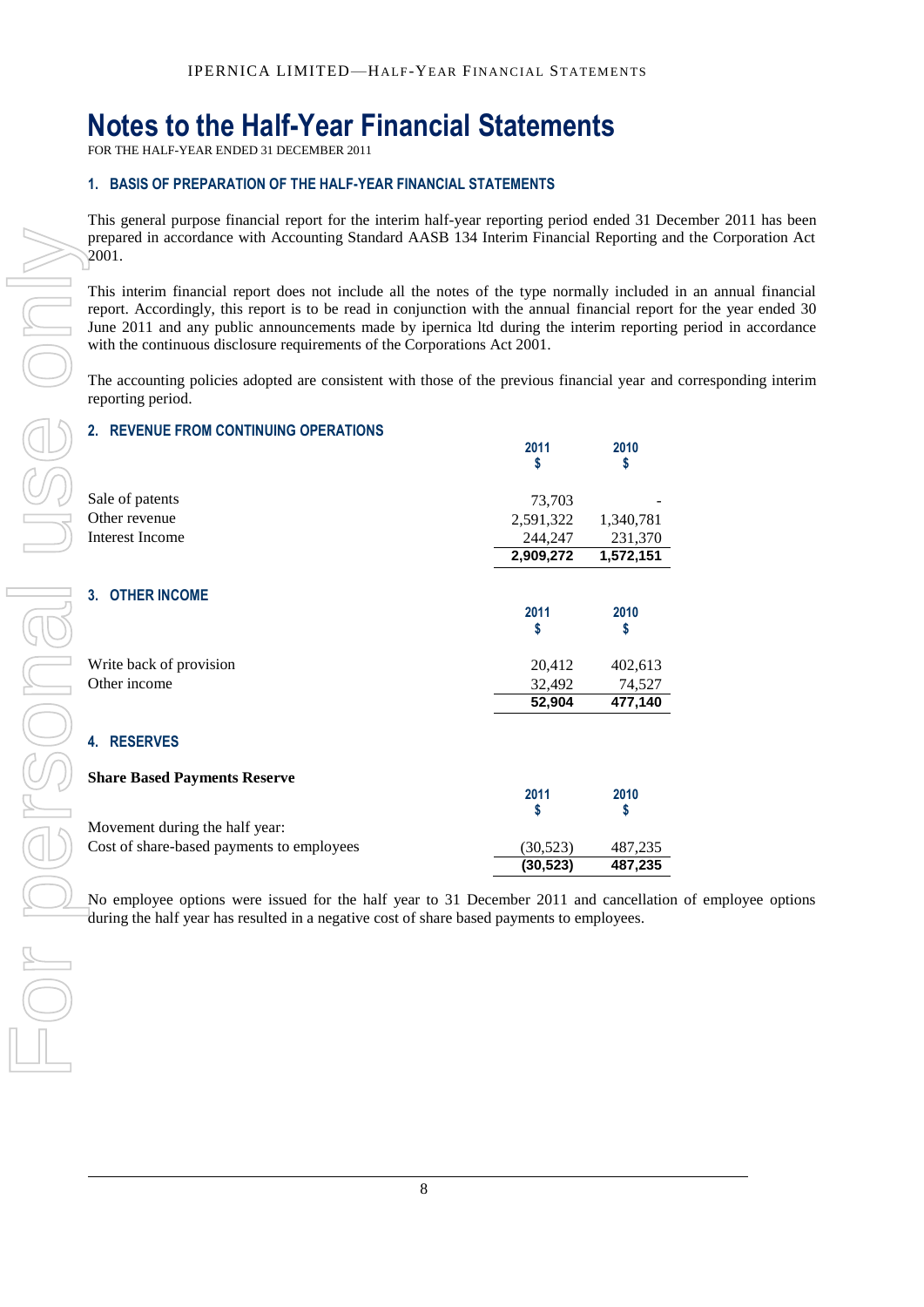### **Notes to the Half-Year Financial Statements**

FOR THE HALF-YEAR ENDED 31 DECEMBER 2011

#### **5. TRADE AND OTHER RECEIVABLES**

Included in Trade and Other receivables is an amount of \$1,556,009 representing funds (€1.22million) held by the Administrator of QPSX Europe GmbH ("QPSX Europe" or "the Company") pending the formalisation of an agreement in principal to a proposed non-binding Insolvency Plan scheme. Upon approval and implementation of the Insolvency Plan, the funds will be released to creditors of QPSX Europe and the Company will be returned to the group. Until such time as the Insolvency Plan is approved and implemented, the funds remain refundable to the group.

|                                                                                                                                | 31 December<br>2011 | 30 June<br>2011 |
|--------------------------------------------------------------------------------------------------------------------------------|---------------------|-----------------|
| Trade and Other Receivables                                                                                                    | 1,297,214           | 2,743,314       |
| Amounts held by Administrator of OPSX Europe GmbH<br>Amounts Other than trade debts receivables from other parties (Litigation | 1,556,009           |                 |
| settlement, Lloyds of London and profit share partners)                                                                        | 476,135             | 6,773,006       |
|                                                                                                                                | 3,329,358           | 9.516.320       |

### **6. TRADE AND OTHER PAYABLES**

|                                                                                                                     | 31 December<br>2011 | 30 June<br>2011 |
|---------------------------------------------------------------------------------------------------------------------|---------------------|-----------------|
| Trade and Other Creditors and Accruals<br>Amounts other than trade creditors payable to other parties (profit share | 2.152.630           | 3,238,685       |
| partners)                                                                                                           | 33.224              | 4.062.996       |
|                                                                                                                     | 2.185.854           | 7.301.681       |

#### **7. SEGMENT INFORMATION**

| Total segment assets<br>Total segment<br>liabilities                                                                                                                                                                                                                                                                                                                                                                                                                                                                                                                                                                                                         | 4,648,588<br>1,179,726                                                                                                                                                                    | 8,722,278<br>6,789,732                      | 11,774,915<br>4,609,387             | 13,663,940<br>4,733,515  | 24,013                                | 7,630,430 11,293,266<br>44,482                   | 24,053,933<br>5,813,126              | 33,679,484<br>11,537,729                 |
|--------------------------------------------------------------------------------------------------------------------------------------------------------------------------------------------------------------------------------------------------------------------------------------------------------------------------------------------------------------------------------------------------------------------------------------------------------------------------------------------------------------------------------------------------------------------------------------------------------------------------------------------------------------|-------------------------------------------------------------------------------------------------------------------------------------------------------------------------------------------|---------------------------------------------|-------------------------------------|--------------------------|---------------------------------------|--------------------------------------------------|--------------------------------------|------------------------------------------|
|                                                                                                                                                                                                                                                                                                                                                                                                                                                                                                                                                                                                                                                              | 31 Dec<br>2011<br>\$                                                                                                                                                                      | <b>IP Licensing</b><br>30 Jun<br>2011<br>\$ | nearmap.com<br>31 Dec<br>2011<br>\$ | 30 Jun<br>2011<br>\$     | 31 Dec<br>2011<br>\$                  | <b>Unallocated</b><br>30 Jun<br>2011<br>\$       | <b>Total</b><br>31 Dec<br>2011<br>\$ | 30 Jun<br>2011<br>\$                     |
| Segment revenue<br>Segment result                                                                                                                                                                                                                                                                                                                                                                                                                                                                                                                                                                                                                            | 73,703<br>(1,417,653)                                                                                                                                                                     | 7,770<br>(797, 886)                         | 2,591,322<br>(2,700,432)            | 1,332,747<br>(2,965,274) | 244,247<br>247,660                    | 231,634<br>232,732                               | 2,909,272                            | 1,572,151<br>$(3,870,425)$ $(3,530,427)$ |
|                                                                                                                                                                                                                                                                                                                                                                                                                                                                                                                                                                                                                                                              | <b>Half-Year</b><br>2011<br>S                                                                                                                                                             | 2010<br>S                                   | <b>Half-Year</b><br>2011<br>\$      | 2010<br>S                | 2011<br>S                             | <b>Half-Year</b><br>2010<br>S                    | <b>Half-Year</b><br>2011<br>S        | 2010<br>S                                |
| Management has determined the operating segments based on the reports reviewed by the board of directors that are<br>used to make strategic decisions.<br>The board considers the business from a business stream perspective and has identified two reportable segments. The<br>IP Licensing business consists of building a portfolio of programs which are aimed at realising value through the<br>international licensing and/or assertion of IP rights. nearmap.com is an innovative content creation and distribution<br>company which is commercialising its intellectual property by selling its products to Government and Commercial<br>customers. | <b>IP Licensing</b>                                                                                                                                                                       |                                             | nearmap.com                         |                          |                                       | <b>Unallocated</b>                               | <b>Total</b>                         |                                          |
| Trade and Other Creditors and Accruals<br>Amounts other than trade creditors payable to other parties (profit share<br>partners)<br><b>7. SEGMENT INFORMATION</b>                                                                                                                                                                                                                                                                                                                                                                                                                                                                                            |                                                                                                                                                                                           |                                             |                                     |                          |                                       | 33,224<br>2,185,854                              | 4,062,996<br>7,301,681               |                                          |
| <b>6. TRADE AND OTHER PAYABLES</b>                                                                                                                                                                                                                                                                                                                                                                                                                                                                                                                                                                                                                           |                                                                                                                                                                                           |                                             |                                     |                          | 31 December<br>2011<br>s<br>2,152,630 | 30 June<br>2011<br>S                             | 3,238,685                            |                                          |
|                                                                                                                                                                                                                                                                                                                                                                                                                                                                                                                                                                                                                                                              | Amounts held by Administrator of QPSX Europe GmbH<br>Amounts Other than trade debts receivables from other parties (Litigation<br>settlement, Lloyds of London and profit share partners) |                                             |                                     |                          |                                       | 1,556,009<br>476,135<br>3,329,358                | 6,773,006<br>9,516,320               |                                          |
| Trade and Other Receivables                                                                                                                                                                                                                                                                                                                                                                                                                                                                                                                                                                                                                                  |                                                                                                                                                                                           |                                             |                                     |                          |                                       | 31 December<br>30 June<br>2011<br>S<br>1,297,214 | 2,743,314                            |                                          |
| Administrator of QPSX Europe GmbH ("QPSX Europe" or "the Company") pending the formalisation of an<br>agreement in principal to a proposed non-binding Insolvency Plan scheme. Upon approval and implementation of the<br>Insolvency Plan, the funds will be released to creditors of QPSX Europe and the Company will be returned to the<br>group. Until such time as the Insolvency Plan is approved and implemented, the funds remain refundable to the group.                                                                                                                                                                                            |                                                                                                                                                                                           |                                             |                                     |                          |                                       |                                                  |                                      |                                          |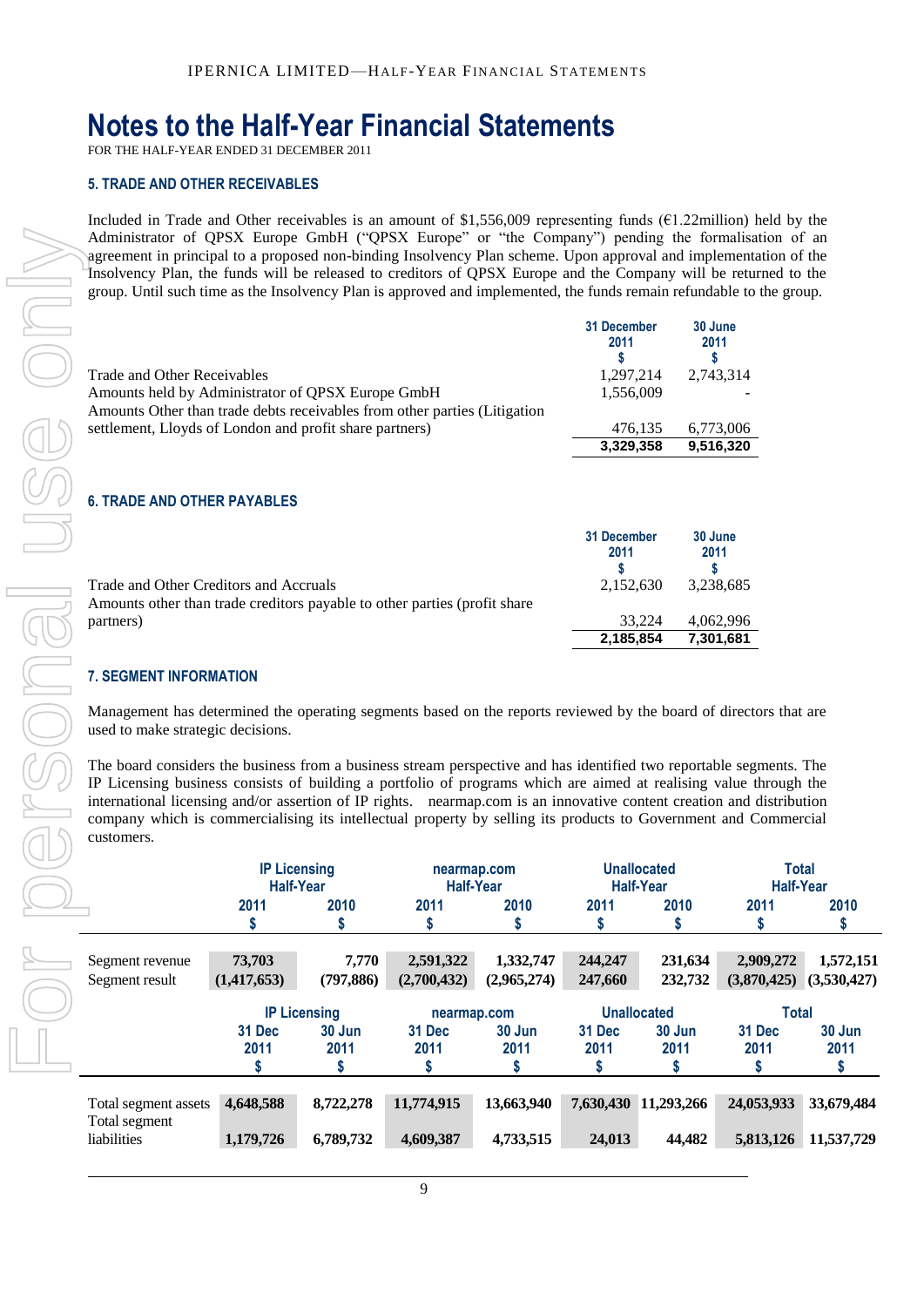## **Notes to the Half-Year Financial Statements**

FOR THE HALF-YEAR ENDED 31 DECEMBER 2011

### **7. SEGMENT INFORMATION (CONT.)**

Unallocated segment revenue and result is made up solely by interest and foreign currency gains and losses relating to funds on deposits. For the period 1 July 2011 to 31 December 2011 total external revenue reported by operating segments constitutes less than 75% of the entity's total revenue which may not meet the strict requirements of the accounting standards dependent on the interpretation of an operating segments. Unallocated segment assets are predominantly made up of cash and cash equivalents. In this instance the Board do not believe that the identification of any further operating segments is appropriate given the nature of the unallocated segment.

The amounts provided to the Board are consistent with that of the financial statements and as such no reconciliation is required of the total of the segments' measures and the entities actual operating result.

### **8. EVENTS AFTER THE BALANCE SHEET DATE**

There are no significant post balance date events that need to be disclosed.

### **9. CONTINGENT ASSETS AND LIABILITIES**

Included in Trade and other receivables is an amount of \$1,556,009 representing funds ( $E1.22$  million) held by the Administrator of QPSX Europe GmbH ("QPSX Europe" or "the company") pending the formalisation of an agreement in principal to a proposed non-binding Insolvency Plan scheme. Upon approval and implementation of the Insolvency Plan, the timing of which is uncertain, the funds will be paid to creditors of QPSX Europe in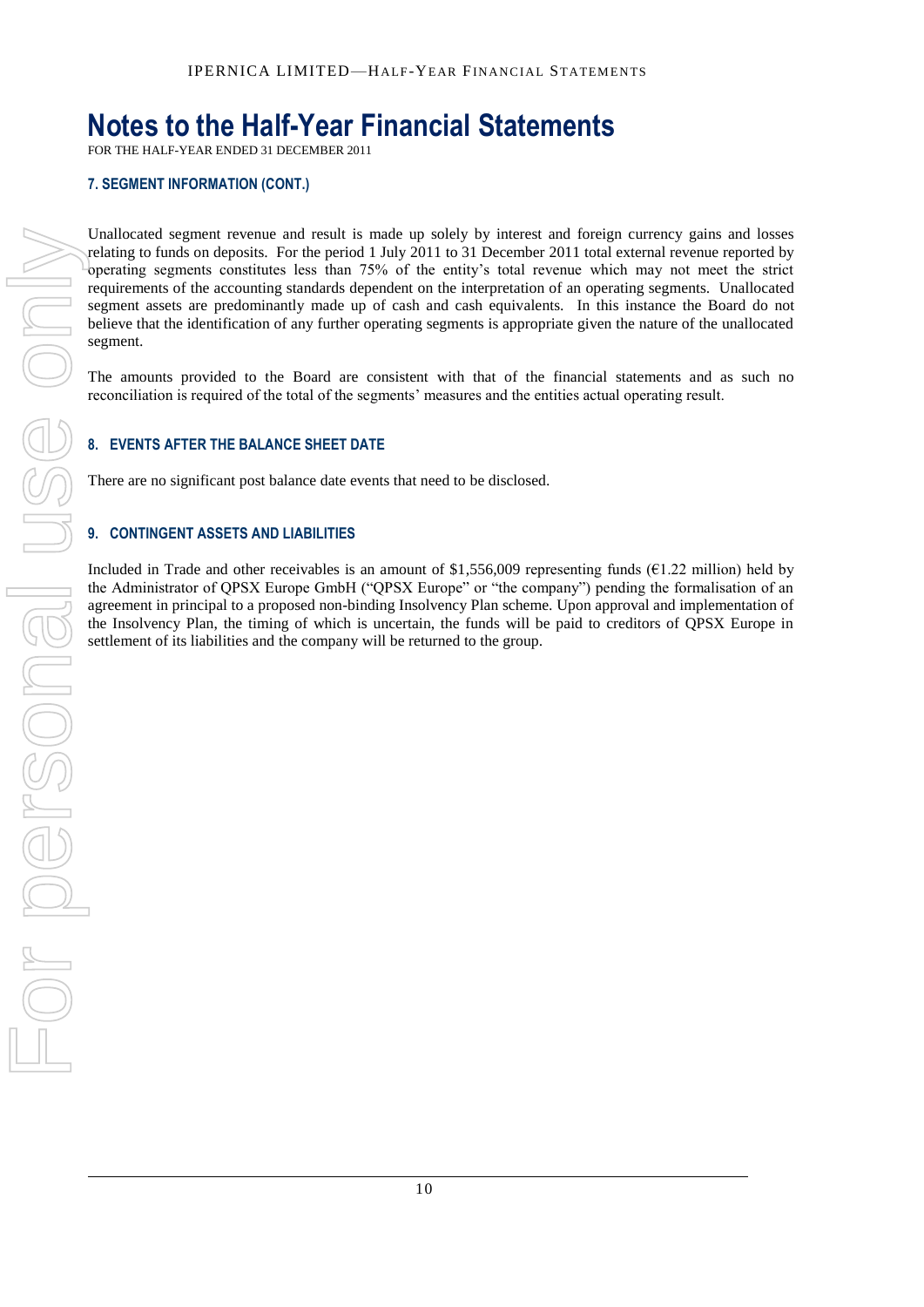# **Directors' Declaration**

In the directors' opinion:

- (a) the financial statements and notes set out on pages 4 to 10 are in accordance with the Corporations Act 2001, including:
	- (i) complying with AASB 134 Interim Financial Reporting, the Corporations Regulations 2001and other mandatory professional reporting requirements; and
	- (ii) giving a true and fair view of the consolidated entity's financial position as at 31 December 2011 and of its performance for the half-year ended on that date; and
- (b) there are reasonable grounds to believe that ipernica ltd will be able to pay its debts as and when they become due and payable.

This declaration is made in accordance with a resolution of the directors.

Simon Crowther Managing Director

Perth, 28 February 2012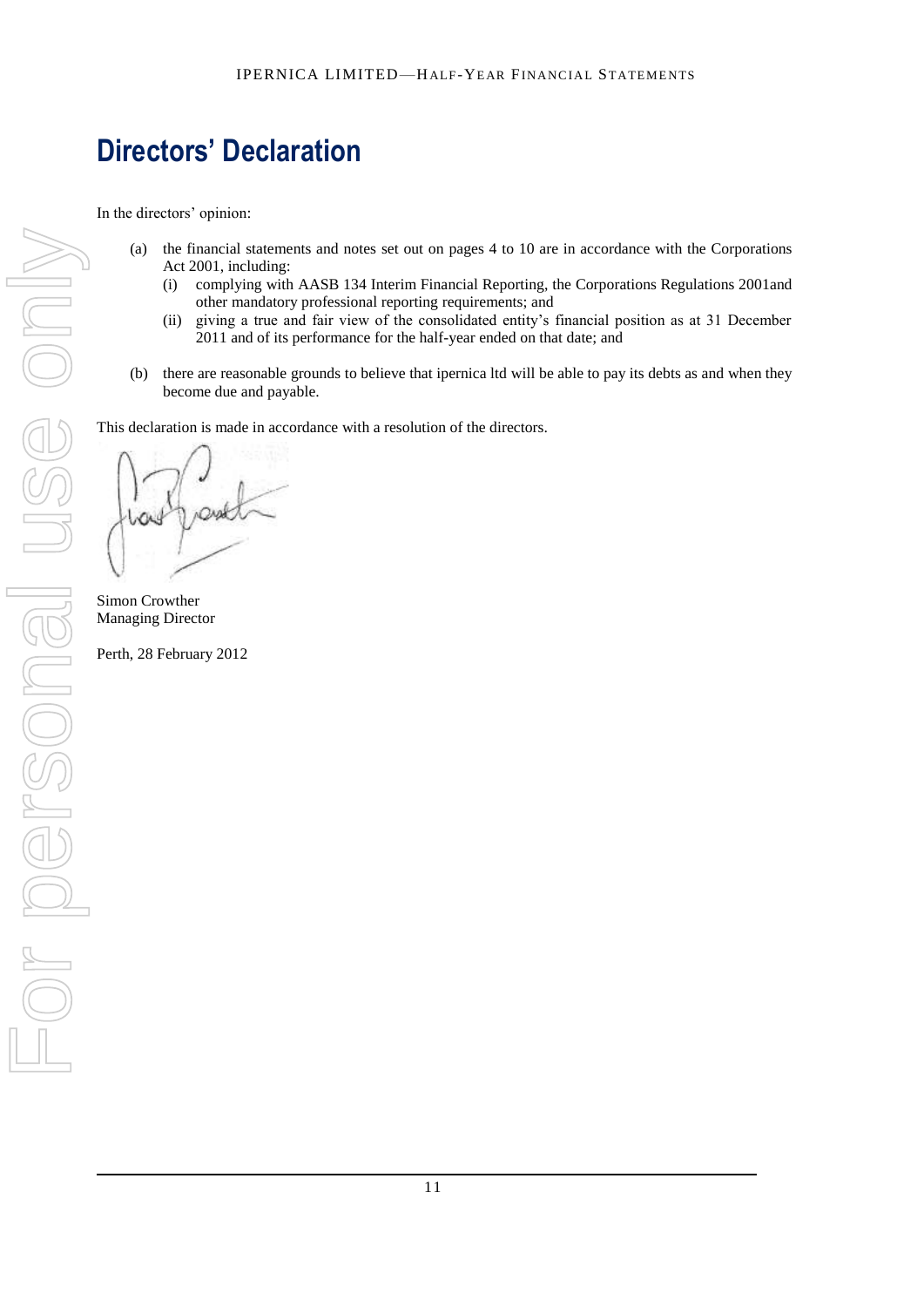

38 Station Street Subiaco, WA 6008 PO Box 700 West Perth WA 6872 Australia

### **INDEPENDENT AUDITOR'S REVIEW REPORT TO THE MEMBERS OF IPERNICA LIMITED**

### **Report on the Half-Year Financial Report**

We have reviewed the accompanying half-year financial report of ipernica limited, which comprises the statement of financial position as at 31 December 2011, and the statement of comprehensive income, statement of changes in equity and statement of cash flows for the half-year ended on that date, notes comprising a summary of significant accounting policies and other explanatory information, and the directors' declaration of the consolidated entity comprising the disclosing entity and the entities it controlled at the half-year's end or from time to time during the half-year.

### **Directors' Responsibility for the Half-Year Financial Report**

The directors of the disclosing entity are responsible for the preparation of the half-year financial report that gives a true and fair view in accordance with Australian Accounting Standards and the *Corporations Act 2001* and for such control as the directors determine is necessary to enable the preparation of the half-year financial report that is free from material misstatement, whether due to fraud or error.

### **Auditor's Responsibility**

Our responsibility is to express a conclusion on the half-year financial report based on our review. We conducted our review in accordance with Auditing Standard on Review Engagements ASRE 2410 *Review of a Financial Report Performed by the Independent Auditor of the Entity*, in order to state whether, on the basis of the procedures described, we have become aware of any matter that makes us believe that the financial report is not in accordance with the *Corporations Act 2001* including: giving a true and fair view of the consolidated entity's financial position as at 31 December 2011 and its performance for the half-year ended on that date; and complying with Accounting Standard AASB 134 *Interim Financial Reporting* and the *Corporations Regulations 2001*. As the auditor of ipernica limited, ASRE 2410 requires that we comply with the ethical requirements relevant to the audit of the annual financial report.

A review of a half-year financial report consists of making enquiries, primarily of persons responsible for financial and accounting matters, and applying analytical and other review procedures. A review is substantially less in scope than an audit conducted in accordance with Australian Auditing Standards and consequently does not enable us to obtain assurance that we would become aware of all significant matters that might be identified in an audit. Accordingly, we do not express an audit opinion.

### **Independence**

In conducting our review, we have complied with the independence requirements of the *Corporations Act 2001*. We confirm that the independence declaration required by the *Corporations Act 2001,* which has been given to the directors of ipernica limited, would be in the same terms if given to the directors as at the time of this auditor's report.

BDO Audit (WA) Pty Ltd ABN 79 112 284 787 is a member of a national association of independent entities which are all members of BDO (Australia) Ltd ABN 77 050 110 275, an Australian company limited by guarantee. BDO Audit (WA) Pty Ltd and BDO (Australia) Ltd are members of BDO International Ltd, a UK company limited<br>by guarantee, and form part of the international BDO network of Legislation (other than for the acts or omissions of financial services licensees) in each State or Territory other than Tasmania.